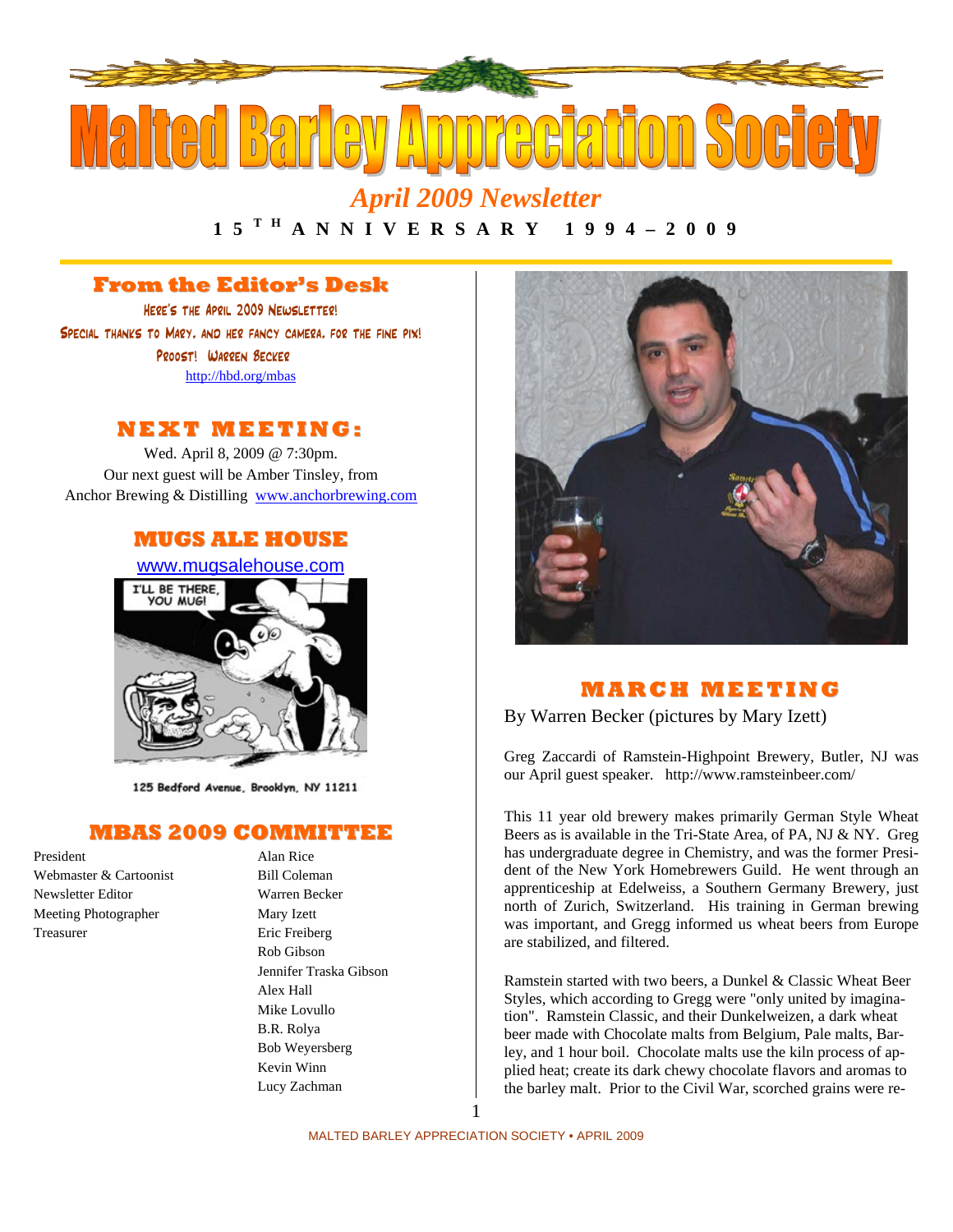ferred to as "brown malt". Regarding the house yeast used at Ramstein-Highpoint, Gregg is secretive, but told us that he uses the yeast seven times for propagation, as wheat strains are delicate and need to grown up fresh to avoid any off-favors.

The brewery originally had open fermentation, but no longer does it that way, for risk of quality issues with possible infection by airborne bacteria. Highpoint Brewery is named after Highpoint, NJ, the highest point in NJ, but their brewery is actually located Butler, NJ, and not in Highpoint, due to utilities costs, and the advantage of having reservoir soft water. Their 3,300 barrel brewering capacity produces approximately 8,000 barrels per year. The Ramstein line-up consists of 10 different beers, 6 of which are not wheat beers, including Maibock, Helles, Keller Pilsner, Munich Amber, Octoberfest, and several Bocks Styles.



Greg shared his Double Platinum Blonde Bock, a full bodied, 7.5% ABV beer that is one year old, and made with Tettnang Hops.

Ramstein produced a special Maibock 8% ABV available now in Manhattan at Waterfront Ale House as Sam's Serious Maibock. Another Maibock version of theirs is being released this month, in April, as the Ramstein Maibock 7% ABV. This bock beer is an Einbeck interpretation of the Maibock Style.





# **Event Calendar** by President Alan Rice

**H O M E B R E WI N G C O M P E TI TI O N S:**



http://www.beertown.com/homebrewing/schedule.html



http://www.bjcp.org/compsch.html

#### **NYS Homebrewer of the Year**  http://www.nyshoty.org/

**NYCHG's Homebrew Alley 3 at Chelsea Brewing Results**  Best of Show: Stuart Baird - German Pilsner Second Place: Tom and Jake Ocque - American Stout Third Place: Paul Zocco - Sweet Mead Brewers Choice: Stuart Baird - German Pilsner Total Entries: 251 Total Best of Show Entries: 20 Complete list of winners and sponsors at: http://hbd.org/nychg/homebrewalley/HA3winners.html

### **April 17, 2009 AHA 7th National Homebrew Competition**

Presented by American Homebrewers Assoc. Entries accepted March 25 – April 8 Our regional first round judging is in Philadelphia http://www.beertown.org/events/nhc/index.html

#### **May 2, 2009 Big Brew – Nat'l Homebrew Day**

Presented by American Homebrewers Assoc. Homebrewers world-wide use the same recipes http://www.beertown.org/events/bigbrew/index.html

#### **May 16, 2009 B.E.E.R. 13th Brew-Off**

Presented by Brewer's East End Revival Entries accepted April 25-May 9 http://hbd.org/beer/

#### **June 18-20, 2009 AHA 31st Nat'l Homebrew Conference Presented by American Homebrewers Assoc.**  Oakland, CA

http://www.beertown.org/events/hbc/ All entries welcome. Judges and stewards wanted.

## **June 12-13, 2009 NY State Fair Homebrew Competition**

Presented by Salt City Brew Club Entry deadlines June 1 and June 4 www.saltcitybrew.org/competitions.html

# **B E E R R E L A T E D E V E N T S:**

**Apr 1-30, English Cask Ale Appreciation Month at Rattle N Hum.** Presented by Alex Hall and RNH. Westerham, Hook Norton, Ridgeway, Oakham, Thornbridge, Burton Bridge, Wye Val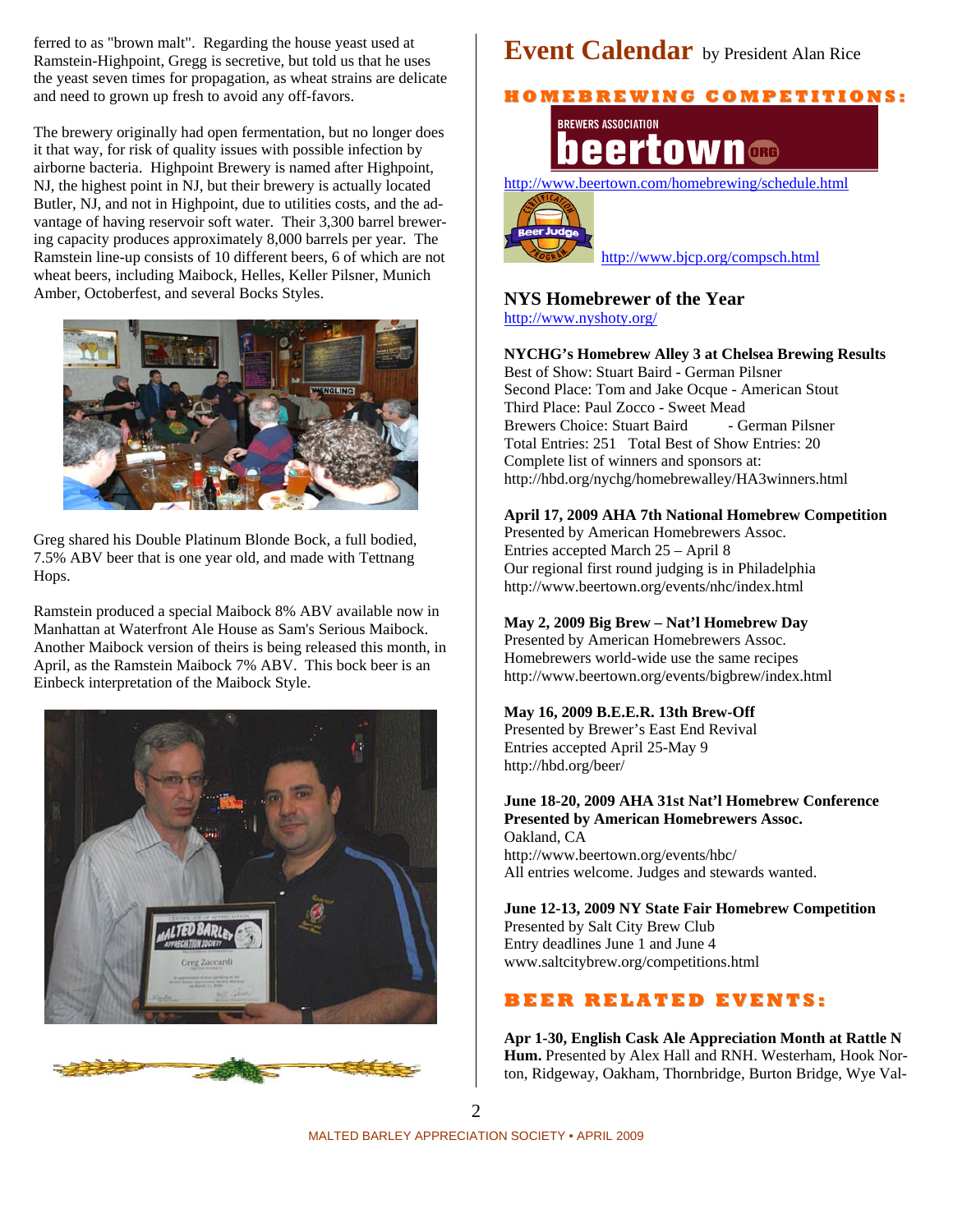ley and more. Flights available. www.rattlenhumbar.wordpress.com

**Mon. Apr. 6, 12 Percent Imports at Spuytem Duyvil**. 12 Percent is a Brooklyn based importer of some great artisanal beers (mostly from Belgium). Until now all of these beers have been available in bottle only, but we will have 5 of them on draft for the first time in the US. Saison de Cazeau with elderflower, Cazeau Tournay Blond, Cazeau Tournay Black Belgian Stout, Valeir Blond dry-hopped, Valeir Divers Triple. Bonus beer on the extra tap, not from 12% but never before in NYC: Voodoo Love Child Triple from Meadville, PA. http://www.spuytenduyvilnyc.com/

**Tue. Apr. 7, Belgium vs. USA at Rattle N Hum**. The list so far at 48 different Belgian brews: Pico Brouerij - Alvinne Kerasus, Gaspar, Melchoir, Balthazaar. (1st time together); Brouerij De Regenboog - Wostyntje, 'tSmisje Catherine The Great; Brouerij Strubbe - Double Triple, Grand Cru; Brasserie Artisanale De Rulles - La Rulles; Brasserie Lefebvre SA - Blanche de Bruxelles; Brouwerij Huyghe - Delirium Nocturnum, Tremens; Brouerij de Bosteels - Kwak, Triple Karmeliet; Brouwerij Het Anker - Gouden Carolous, Ambrio, Classic, Emperor, Triple; Brouerij Van Honsebrouck - Brigand, Kasteel Dark, Triple; Gruut - Amber, Wit; St. Feuillien - Brune, Triple, Saison; Urthel - Hop It, Samaranth; Brouerij de Glazen Toren – Ondineke; Brouerij Van Steenberge-- Gulden Draak, Piraat; Palm – Steenbrugge, Blanche; Bavik – Petrus, Pilsner; St Fueillien - Saison (WORLD PREMIERE) possibly draft Satan (may be back in the States in time, unsure of draft or bottles); Koningshoven - Witte (USA PREMIERE); Deus (bottles only). 20 taps plus casks from all over the USA, some rare in NYC: Sixpoint, Avery, Stone, Captain Lawrence, Green Flash, Troegs, Dogfish, Allagash, Weyerbacher, Brooklyn, Russian River, Southern Tier, Great Divide, Bear Republic, Victory, Rogue, Bruery.

**Tue. Apr. 7, Southern Tier at Bar Great Harry**. Back Burner Barleywine, Choklat, Gemini, Hop Sun, Iniquity Imperial Black IPA, Jahva, Phin & Matt's, Unearthly IIPA, Oak-Aged Unearthly. http://www.bargreatharry.com/

**Wed. Apr. 8, Smuttynose at Blind Tiger**. List TBA. http://blindtigeralehouse.com/

**Wed. Apr 8, Ithaca at The Gate**. List TBA. http://thegatebrooklyn.blogspot.com/

**Thu. Apr. 9, Kick the Cans at Barcade**. We're shutting off the taps and serving craft beer from cans all night. Collected from near and far, priced to sell. Barcade koozies, too! http://www.barcadebrooklyn.com/

**Apr. 9-Apr. 12, 1pm-1am, 1st Cask Ale Festival at The Gate.** About 10 rare and interesting casks will be available, including British beers from York, Harviestoun, and J.W. Lees, plus some very sought after domestic brews. Through Sunday if they last, get there early to avoid disappointment. Come on Saturday for...

**Sat. Apr. 11, 2:00pm sharp, World's Largest Toast (to Cask Ale), NYC, at The Gate and Rattle N Hum**. Over 6,000 venues across the UK and beyond will try to smash the record of 485,000 people for the World's Largest Toast. The simultaneous toast will celebrate Britain's national drink - cask ale - and wrap up a week-long festival that is the U.K. National Cask Ale Week. You will not have to drink cask ale to participate in the toast. But both bars will be unveiling the only casks of Sixpoint Ginger Midge. http://www.gotham-imbiber.com/gate0409.html http://www.gotham-imbiber.com/rnh0409.html http://www.caskaleweek.co.uk

#### **Tue. Apr. 14, 5-9pm, Kelso at Spring Lounge**. \$4 drafts, list TBA.

**Wed. Apr. 15, Shmaltz at Blind Tiger**. Bittersweet Lenny's R.I.P.A., Lenny on Rye (aged 9 months in a Rittenhouse 100 Proof Rye Whiskey Barrel), Jewbelation 10 ('06), Jewbelation 11 ('07), Jewbelation 12 ('08), Origin Pomegranate Ale, Rejewvenator ('08), Messiah Bold, Barrel Aged Messiah Bold ('08), Genesis Ale, Barrel Aged Human Blockhead (Jack Daniels barrel), Human Blockhead, Sword Swallower, Albino Python, Coney Island Lager.

**Thu. Apr. 16, 8pm, "Beer Wars" Movie**, \$15. Craft beer vs. macros. They focus on Sam Adams and Dogfish, but there are many interviews. Click on the Trailer, 2 minutes long, to see some familiar faces. (Click on Extras for additional footage.) One public screening only, nationwide. After the screening they'll show a live discussion. In NYC at Union Square, Chelsea Cinemas, and Clearview (1st and 62nd). Not showing in Brooklyn. Buy tickets now through website. http://beerwarsmovie.com/

**Thu. Apr. 16, Clipper City at Barcade**. List TBA.

**Thu. Apr. 16, 4th Dogfish Head Springfest at Standings**. 5 drafts TBA, free pizza. http://www.standingsbar.com/

**Apr. 17-19, Nøgne Ø Weekend at Jimmy's No. 43**. Beer all weekend with suggested pairings from our menu. Meet the Brewer Smorgasbord on Sat. at 2pm (\$25). http://www.jimmysno43.com/

**Apr 24-26, Green Flash Weekend at Jimmy's No. 43**. Beer all weekend with suggested pairings from our menu. Meet the Brewer tasting with snacks on Sat. at 2pm (\$25).

**Apr. 25-26, 1-5pm, TAP NY at Hunter Mtn**.,\$54 and \$45. All NY craft breweries and brewpubs are invited, fine local food included. http://www.tap-ny.com/index.html

**Wed. Apr. 29, Stone at David Copperfield's**. List TBA. http://davidcopperfields.com/

**Tue. May 5, Flying Dog at Rattle N Hum**. Meet the Brewer, drink the beers and eat some cheese. Pale Ale, In Heat Wheat, Old Scratch Amber, Porter, IPA, Gold Ale, Garde Dog, Woody Creek White Belgian Wit. Casks TBA.

**Wed. May 6, Smuttynose at The Gate**. List TBA.

## **C H E C K O U T Y O U R B E E R A L E R T P A G E** WHERE ARE<br>THEY? HEY, SALTY-WE'VE SIGHTED SOME CASK-CONDITIONED ALES!

http://hbd.org/mbas/beer.html

3